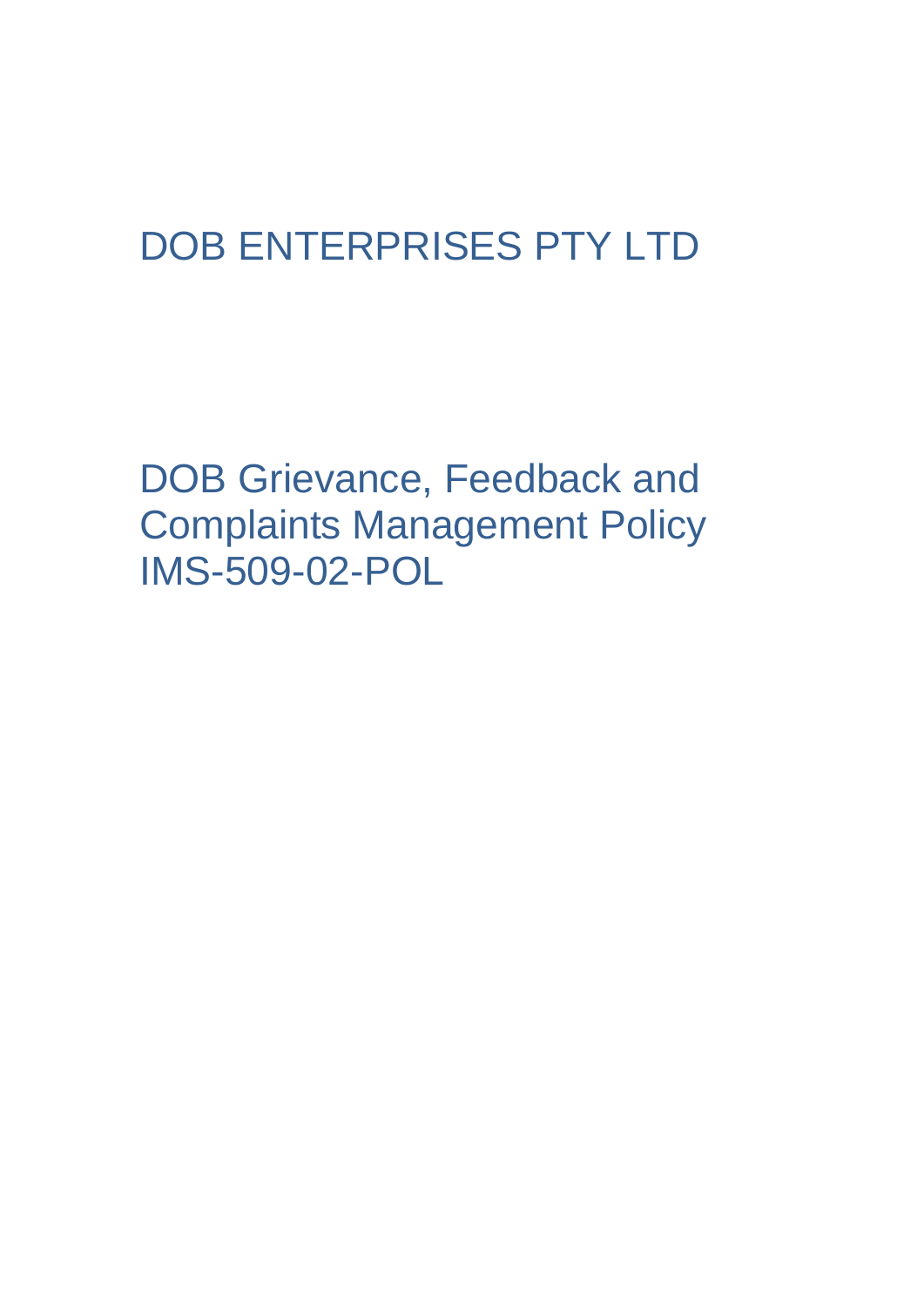# **Revision History**

| <b>Date</b> | <b>Rev</b>     | <b>Modified</b><br><b>By</b> | <b>Changes Made,</b><br><b>Review History</b>             | <b>Reviewed</b><br>by | <b>Approved</b><br>by |
|-------------|----------------|------------------------------|-----------------------------------------------------------|-----------------------|-----------------------|
| 19.02.19    | $\overline{0}$ | <b>Sunette</b><br>Opperman   | Creation                                                  | <b>S</b> Rupert       | <b>S</b> Rupert       |
| 26.08.2021  | 1              | E Crepaz                     | Add<br>additional<br>information<br>for<br><b>Nursing</b> | S Rupert              | <b>S</b> Rupert       |
| 24.02.2022  | $\overline{2}$ | <b>Sunette</b><br>Opperman   | Inclusion<br>of<br>investigation<br>timeframes            | <b>S</b> Rupert       | <b>S</b> Rupert       |
|             |                |                              |                                                           |                       |                       |
|             |                |                              |                                                           |                       |                       |
|             |                |                              |                                                           |                       |                       |
|             |                |                              |                                                           |                       |                       |
|             |                |                              |                                                           |                       |                       |
|             |                |                              |                                                           |                       |                       |



**DOB ENTERPRISES PTY LTD**<br>**ABN 20112 866001 Revision** 2 **Date** 24.02.2022

Level 1 49 Horton Street Port Macquarie NSW 2444 Ph: 1 300 854 622 Fax: 02 6583 8468

**Document No** IMS -509- 02-POL **Page**

**UNCONTROLLED WHEN PRINTED OR DOWNLOADED**

Page 2 of 6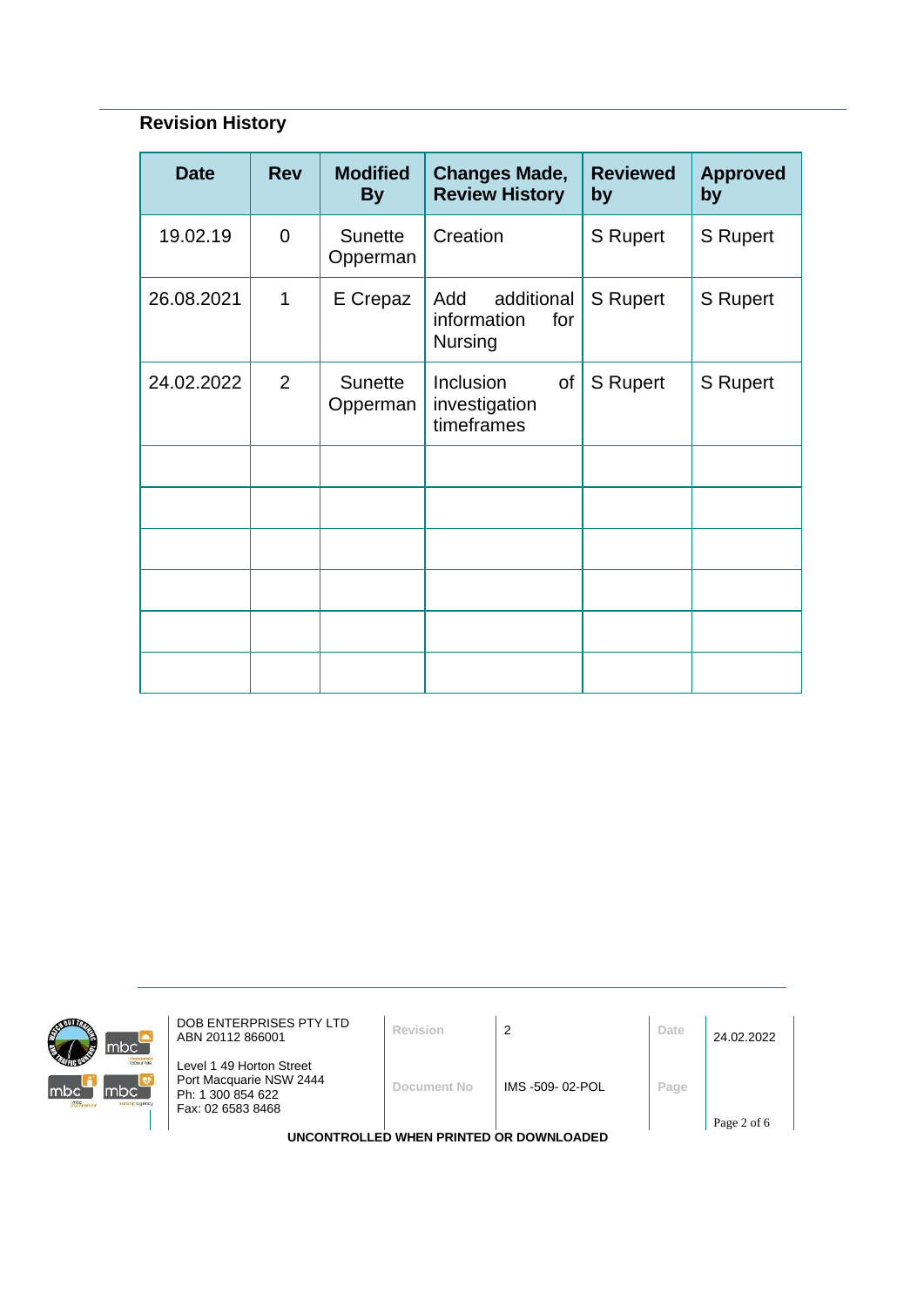# **Purpose**

The purpose of this Policy is to ensure that a transparent environment exists within DOB Enterprises Pty Ltd (DOB) t/a MBC Recruitment, Macquarie Labour Hire, Watchout Training and Traffic Control, and MBC Nursing Agency, with regard external and internal grievance, feedback and complaints management.

This Policy constitutes the provision of notice to Employees of DOB's grievance, feedback and complaints management Policy and Procedure

# **Scope**

This policy applies to all employees, consultants, contractors, clients, and volunteers on DOB premises, in DOB vehicles, on client premises and in client vehicles.

# **Application and compliance**

This Policy applies to all Employees, contractors, clients, and consultants of DOB.

DOB may take disciplinary action, up to and including termination of employment, for any breach of this Policy.

This Policy should be read in conjunction with **all** DOB policies and the Feedback Complaints Procedure (IMS-322-PRO)

DOB reserves the right to vary, replace or terminate any of their policies from time to time.

# **Policy**

External Feedback and Complaints:

DOB provides services to many facets of the community. We expect that we will receive feedback on our workers and our services from time to time.

Members of the public may provide feedback and make complaints in writing/email, in person, or via the phone.

DOB may ask members of the public to provide specific information about the feedback, such as:

- Date
- **Time**
- Location
- Who was providing the service
- What service was being provided
- What happened
- Is there anything we can do differently?
- The name, phone number, and address of the person providing the feedback.

DOB specifically requests this information so that we can improve our services and share the feedback with our employees. It is not necessary for the member of the public to identify themselves, although it may help us to improve services in many cases. For example, DOB may request a phone number of a person who is providing feedback so that we can follow up with the person or ask more questions if they become necessary.

| $\tau_{\rm 2D}$           | m<br>e                    |
|---------------------------|---------------------------|
| <b><i>RAFFIC COLL</i></b> | mo<br><b>Icloour hire</b> |
| mbc<br>mte                | mbc<br>sursing agency     |

|                               | DOB ENTERPRISES PTY LTD<br>ABN 20112 866001                                                   | Revision    |                 | Date | 24.02.2022  |
|-------------------------------|-----------------------------------------------------------------------------------------------|-------------|-----------------|------|-------------|
| ur hire<br>$\bullet$<br>gency | Level 1 49 Horton Street<br>Port Macquarie NSW 2444<br>Ph: 1 300 854 622<br>Fax: 02 6583 8468 | Document No | IMS -509-02-POL | Page | Page 3 of 6 |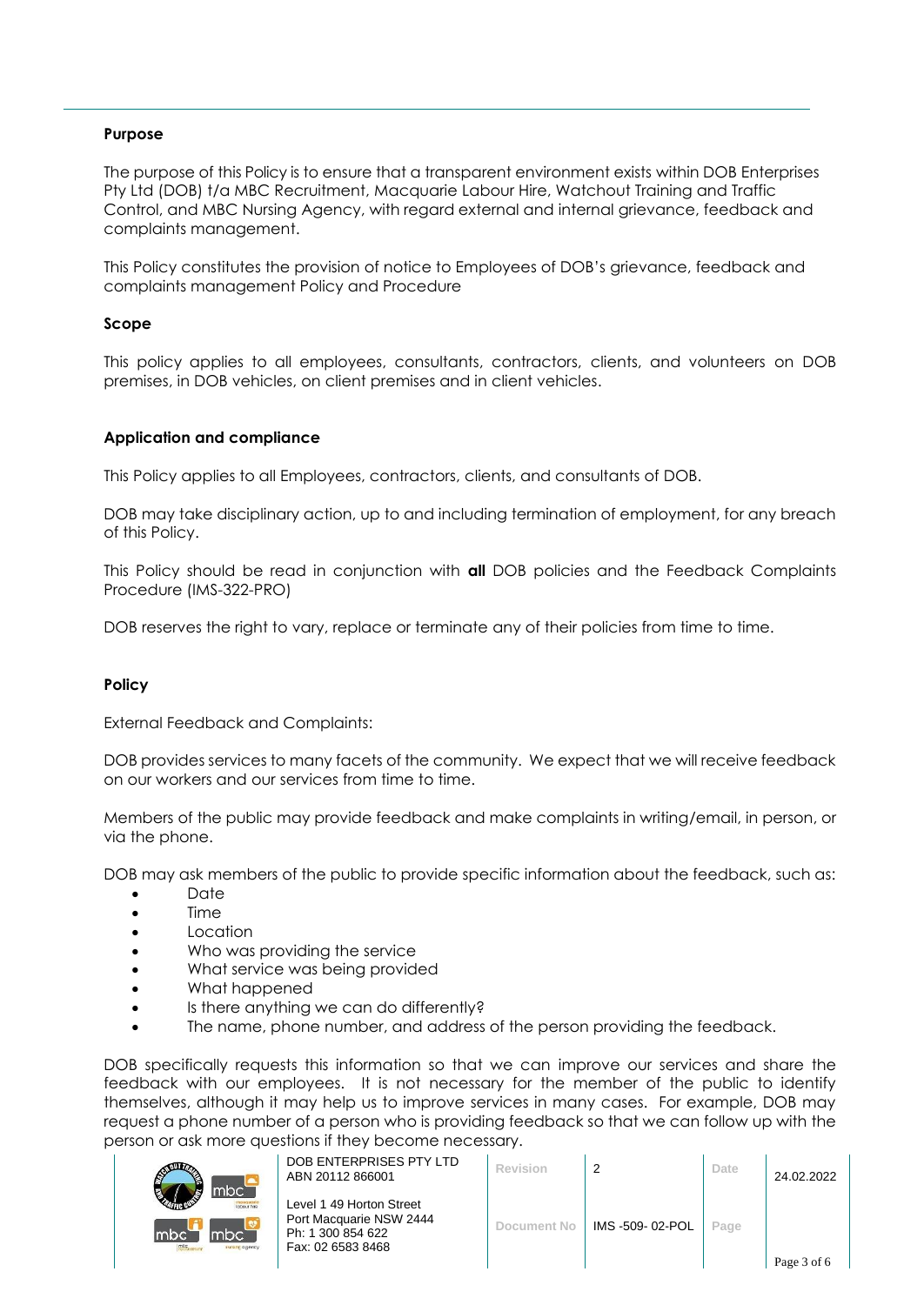When a member of the public wishes to provide feedback, DOB employees should be calm, respectful, and ask appropriate questions. The information should be filled out on a feedback form and supplied to the IMSR as soon as possible.

If the feedback involves a complaint about a worker, the IMSR will assess the complaint and may allocate it for further investigation and assessment.

Internal Feedback and Complaints:

DOB welcomes feedback from its staff, employees, contractors, clients, and other workplace participants.

Workers are encouraged to provide this feedback with a constructive tone to help DOB improve its services.

Feedback may involve other policies and procedures, such as the Sexual Harassment Policy, Discrimination Policy, or Drug & Alcohol Policy.

Workers should first raise their feedback with their direct manager. Where the feedback is about a direct manager and the worker is not comfortable raising these issues with the manager, the worker may raise the issues with the Director.

Workers may provide feedback verbally or in writing. Workers do not have to identify themselves when providing feedback, but providing identifying details such as their name, phone number, and position within the company may assist DOB in handling the feedback.

# Internal Grievances

DOB has a formal grievance procedure, which operates as follows:

- Any grievance must first be submitted orally or in writing to the workers immediate supervisor/team leader. The worker should submit the grievance personally but may ask a fellow worker or support person to appear with him/her.
- A grievance should state:
- $\Box$ A problem the worker is experiencing
- Who or what is contributing to the problem  $\Box$
- $\Box$ Why they feel this is a problem
- $\Box$ What the worker would like to see happen to have their problem addressed
	- If the grievance was not written out by the worker, it should be written by the manager for permanent record. The supervisor/team leader and the worker must sign grievances.
	- The supervisor/s or team leaders will attempt to resolve the problem and must respond in writing within two working days describing the steps taken to correct the problem.
	- If necessary, the supervisor/team leaders may ask other parties who are involved in the grievance for any contributions they may have.
	- If the supervisor/team leader will not be able to resolve the problem within two working days for reasons beyond their control, they must advise the worker of this in writing as well. They should also provide an updated timeline for the worker so the worker knows what to expect.
	- If the grievance cannot be addressed and resolved by this action, the supervisor/team leader shall immediately notify the Director.



DOB ENTERPRISES PTY LTD ABN 20112 866001 **Revision** <sup>2</sup> **Date** 24.02.2022

Level 1 49 Horton Street Port Macquarie NSW 2444 Ph: 1 300 854 622 Fax: 02 6583 8468

| <b>Revision</b> | 2               | Date | 24.02.2022  |
|-----------------|-----------------|------|-------------|
| Document No     | IMS -509-02-POL | Page | Page 4 of 6 |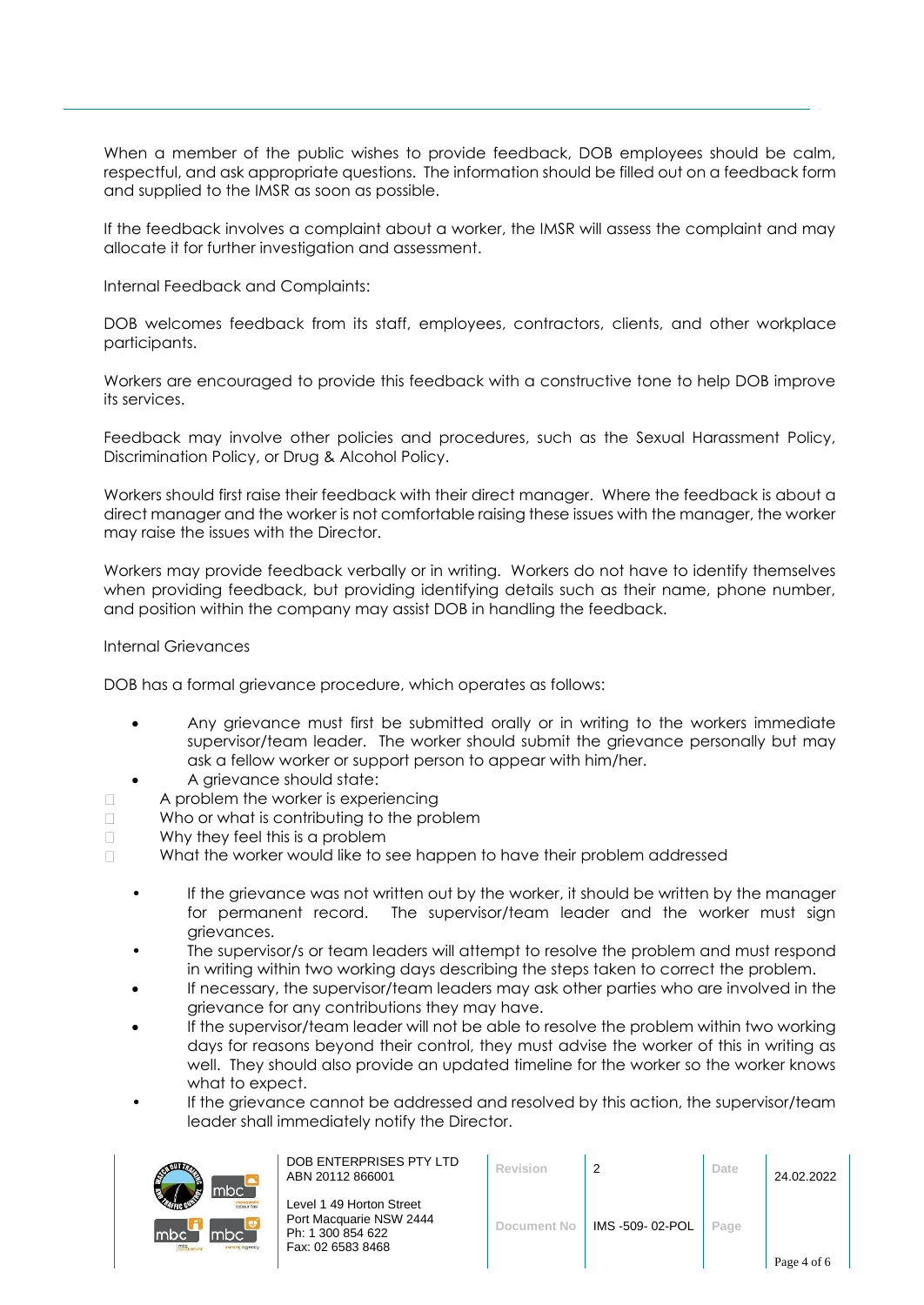• Where the grievance is against a worker's direct manager, they may raise the concern directly with their manager or with the Director.

- The Director shall investigate the grievance and, if possible, implement actions aimed at rectifying the grievance. Where a matter is referred to the Director, the Director shall raise a report of the matter detailing the grievance and the action taken to resolve the issue.
- The Director shall notify the worker of the outcome of their grievance in a timely manner (preferably within five working days of the referral of the complaint to the director).
- If the grievance is against the Director, the grievance is forwarded to the Fair Work Ombudsmen Australia or the Australian Human Rights Commission.

#### **Process:**

#### General Evaluation

We must take a positive attitude to the engagement of clients, candidates, staff members and other members of the public, to ensure that the services we offer complement our skills, services, business strategies and overall core values.

DOB places customer satisfaction as a high priority. If feedback or complaint is received against the organisation, there a number of steps that need to be followed

#### Receiving Feedback / Complaint

Feedback or complaints need to be taken seriously and dealt with appropriately. It can be received via email, phone call, walk in or many other ways. Feedback can be both positive or negative.

Listen carefully to the person giving the feedback. Take notes on a customer feedback form. If they are emotional some facts may be difficult to ascertain correctly and objectively. Ensure you take down all the correct information.

# Escalating /Reporting

If the feedback is about a staff member or client, refer the matter IMSR immediately. Do not ask for further details as IMSR will be responsible for this. All feedback/Complaints must be reported to IMSR on a feedback form if verbal. All emails must be forwarded to IMSR. The IMSR will allocate the complaint to appropriate person for processing. If lodging a complaint about a client or internal staff on behalf of self, a choice can be made to report directly to Director, IMSR or Internal Staff management.

# Closing off /Resolving

All feedback and complaints must be reported to IMSR. Management will decide on resolution if required or follow up. Where a number of complaints about the same issue are received, the IMSR or Management will create a CI form and develop a plan to address the issue.

The IMSR and Management will review all feedback and make the decision whether a CI needs to be raised to address the issue.

Internal complaints are handled with confidentiality and full respect to all parties involved. The complainant has the right to anonymity and will receive a report on resolution. Both parties will receive equal opportunity to respond formally; will be treated fairly and efficiently.

Nursing Complaints have a dedicated MBC Nursing feedback form that can be completed and returned to our office. This will be escalated to the General Nursing Manager and the Director.



DOB ENTERPRISES PTY LTD ABN 20112 866001 **Revision** <sup>2</sup> **Date** 24.02.2022

Level 1 49 Horton Street Port Macquarie NSW 2444 Ph: 1 300 854 622 Fax: 02 6583 8468

| <b>Revision</b>    | 2               | Date | 24.02.2022  |
|--------------------|-----------------|------|-------------|
| <b>Document No</b> | IMS -509-02-POL | Page |             |
|                    |                 |      | Page 5 of 6 |